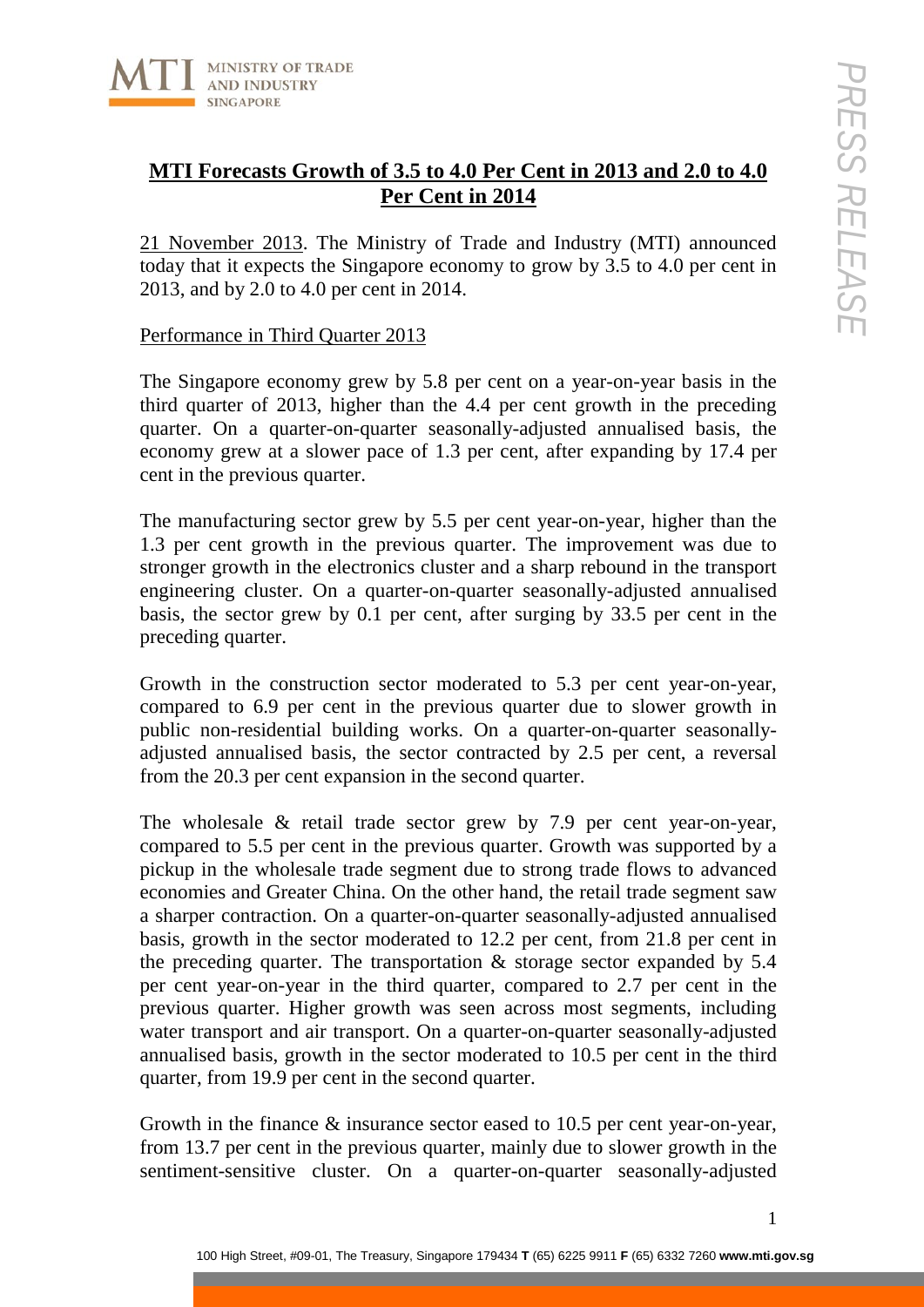

annualised basis, the sector contracted by 10.5 per cent, a reversal from the 11.6 per cent growth in the second quarter. On a year-on-year basis, the business services sector grew by 3.9 per cent in the third quarter, the same rate of growth achieved in the preceding quarter. On a quarter-on-quarter seasonally-adjusted annualised basis, growth in the sector moderated to 2.5 per cent, from 5.9 per cent in the previous quarter.

Growth in the accommodation & food services sector eased slightly to 3.0 per cent year-on-year, from 3.3 per cent in the preceding quarter. By contrast, growth in the "other services" industries rose to 3.4 per cent from 2.1 per cent in the second quarter. On a quarter-on-quarter seasonally-adjusted annualised basis, the accommodation & food services sector contracted by 1.1 per cent, while the "other services" industries grew marginally by 0.1 per cent.

# Economic Outlook for 2013

The Singapore economy grew by 3.5 per cent year-on-year in the first three quarters of 2013. MTI expects the economy to maintain a similar pace of growth in the fourth quarter. In particular, externally-oriented sectors such as manufacturing, wholesale trade and transportation & storage are likely to support growth, in line with a slight pickup in the global economy. Domestically-oriented sectors such as construction and business services are also expected to remain resilient in the fourth quarter. Taking these factors into consideration, MTI expects the Singapore economy to grow by **3.5 to 4.0 per cent** in 2013.

## Economic Outlook for 2014

The global economic outlook is expected to continue to improve modestly in 2014, supported by a slow recovery in the US and Eurozone. In Asia, while the recovery in the advanced economies is expected to lift export demand, growth is likely to remain moderate given on-going structural reforms in China and fiscal consolidation in some ASEAN economies.

Against this backdrop, the growth outlook for the Singapore economy remains modest. Externally-oriented sectors such as manufacturing and transportation & storage are likely to continue to provide support to growth, in tandem with the recovery in global demand. However, some labour-intensive domesticallyoriented sectors may see their growth weighed down by tightness in labour market conditions.

There are also risks to the global growth outlook. Uncertainties remain over how markets will react to the possible tapering of the quantitative easing programme by the US Federal Reserve, and whether the debt ceiling in the US will be raised in a timely manner. The Eurozone remains susceptible to a flare-up of the sovereign debt crisis, while there are risks of a sharper-than-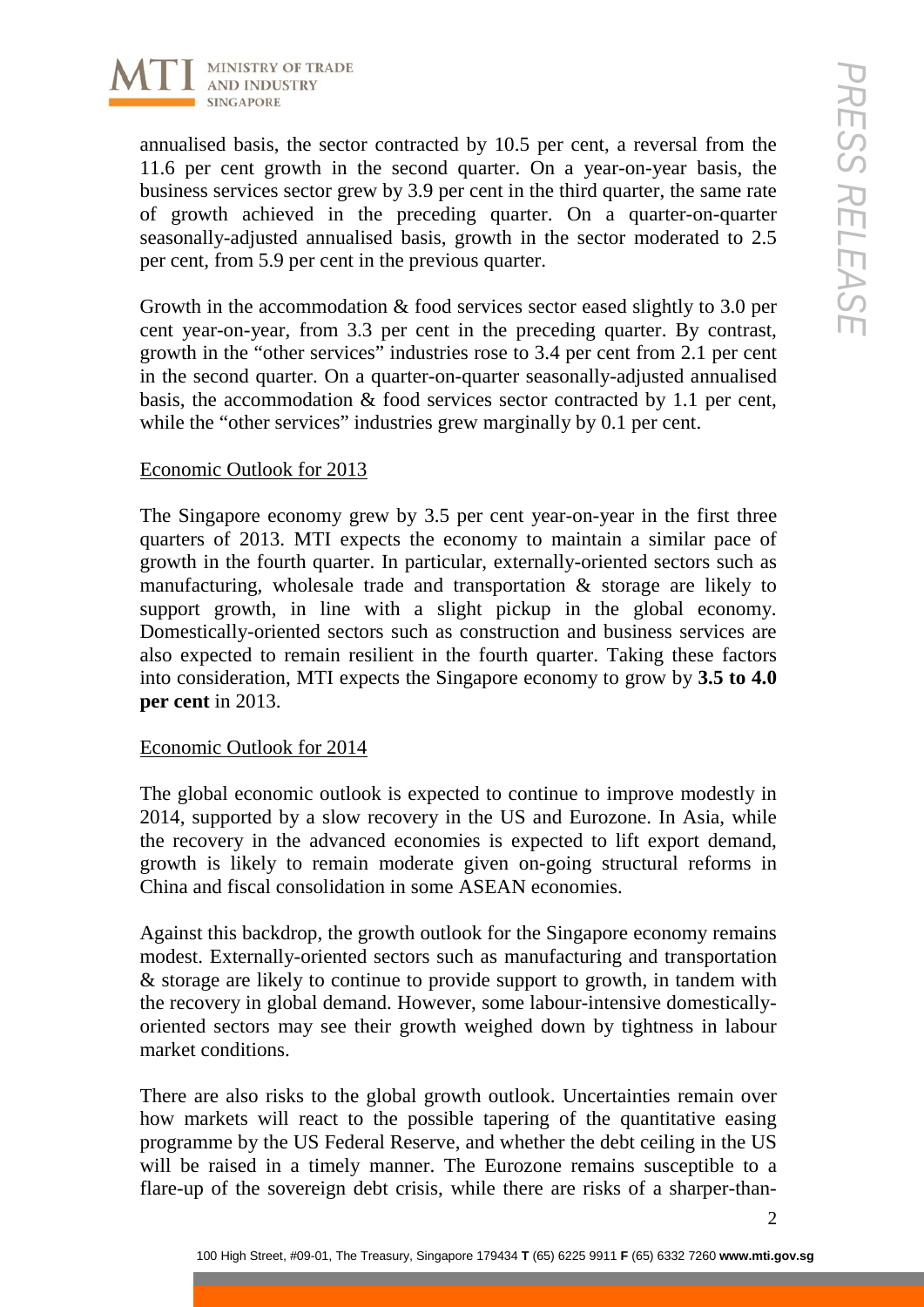

expected slowdown in China given on-going policy adjustments to restructure the economy. Barring these downside risks, the Singapore economy is expected to grow by **2.0 to 4.0 per cent** in 2014.

MINISTRY OF TRADE AND INDUSTRY 21 November 2013